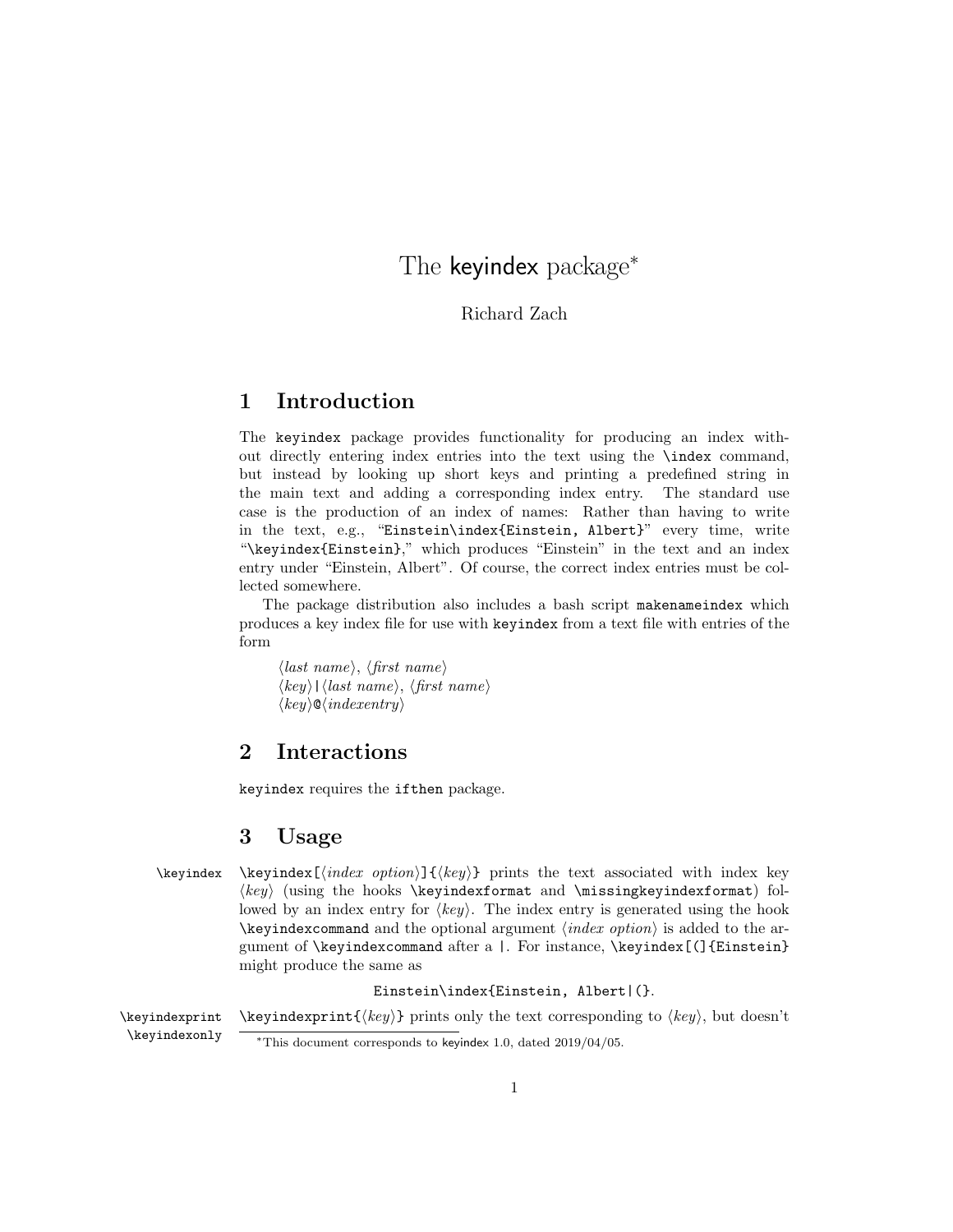add anything to the index. \keyindexonly{ $\{key\}$ [ $\{index option\}$ ] only adds the index entry but doesn't print anything in the text.

\keyindexfile \keyindexfile{ $\{file\}$ } will load the index key definitions from  $\{file\}$ .kix, which is assumed to contain only a list of lines of the form

 $\text{keyindexentry } {\langle key \rangle}{\langle print \ text{\rangle}}{\langle index \ text{\rangle}}$ 

If it is not called, keyindex will use \jobname.kix as default. This must be used in the preamble.

\missingkeyindexformat \keyindexcommand

\keyindexformat These are hooks to carry out the formatting in the text of the text corre sponding to an index entry, or adding the entry to the index. They can be redefined using \renewcommand. By default, \keyindexformat{ $\text{h}$ } just adds  $\langle \text{test} \rangle$  to the document, \missingkeyindexformat $\{ \text{test} \}$ , and \keyindexcommand{ $\text{\texttt{text}}$  issues \index{ $\text{\texttt{text}}$ }.

# 4 Implementation

#### 4.1 Setup

1 \RequirePackage{ifthen}

\keyindexfile sets \@keyindexfile to its argument; we set \@keyindexfile to default to \jobname.kix

```
2 \newcommand*{\keyindexfile}[1]{%
```

```
3 \renewcommand*{\@keyindexfile}{#1}}
```

```
4 \newcommand*{\@keyindexfile}{\jobname.kix}
```
\keyindexformat formats index text; default: just prints argument.

5 \newcommand\*{\keyindexformat}[1]{#1}

\missingkeyindexformat prints index key when not defined; by default, \textbf.

```
6 \newcommand*{\missingkeyindexformat}[1]{%
```
7 \textbf{#1}}

 $\text{keyindexcommand}(\text{index text})$  adds  $\{\langle \text{index text} \rangle\}$  to the index; by default, it does \index { $\langle index \text{ } text \rangle$ } but can be redefined.

8 \newcommand\*{\keyindexcommand}[1]{\index{#1}}

At the beginning of the document, we read the index key definition file 9 \AtBeginDocument{%

```
10 \InputIfFileExists{\@keyindexfile}{%
```

```
11 \PackageInfo{keyindex}{Using index key definition file
```

```
12 \@keyindexfile.}}{%
```

```
13 \PackageWarning{keyindex}{No index key definition file
```
14 \@keyindexfile!}}}

 $\kappa[\infty] \{ \langle key \rangle \}$  prints text for key  $\langle key \rangle$ , and indexes it (with  $|\langle index\ option \rangle$ , if present). Printing is done by **\keyindexprint**, indexing by \keyindexonly. If the key is undefined, we issue a warning and print the key (using \missingkeyindexformat), not its replacement text.

```
15 \newcommand*{\keyindexprint}[1]{\@ifundefined{kix@e@\detokenize{#1}}{%
```

```
16 \PackageWarning{keyindex}{Index key \detokenize{#1}
```